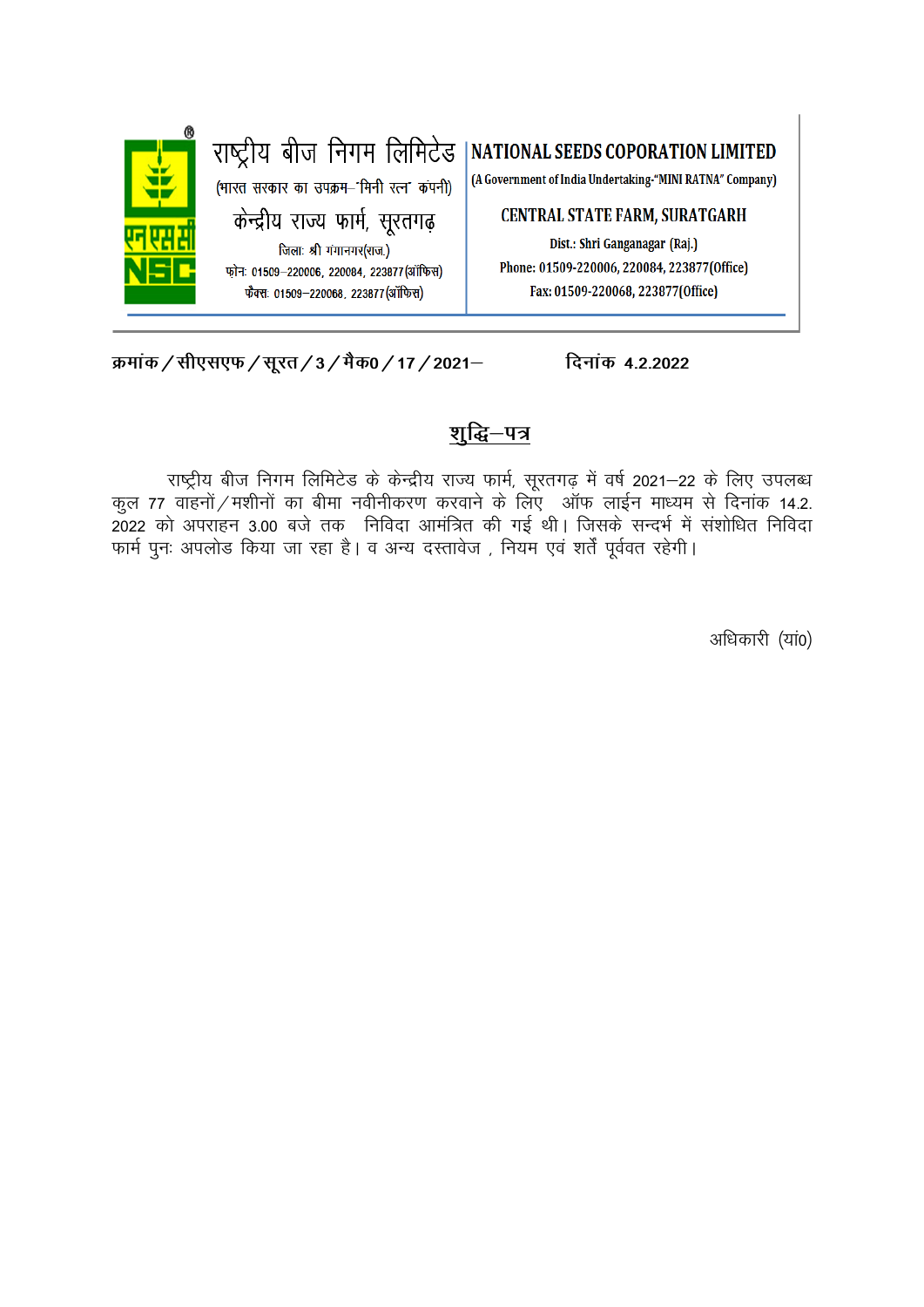| Detail of Vehicles for Insurance 2021-22 |                  |                                  |                   |                                       |                                            |                 |                               |                                |                                                |                               |                                                          |
|------------------------------------------|------------------|----------------------------------|-------------------|---------------------------------------|--------------------------------------------|-----------------|-------------------------------|--------------------------------|------------------------------------------------|-------------------------------|----------------------------------------------------------|
| Sr.N<br>о.                               | Model No. / Make | Year/D<br>ate Of<br>Purcha<br>se | Vehicle Reg. No.  | <b>Reg.valid from</b><br>Date to date | Type of<br>Policy                          | <b>NCB</b><br>% | <b>IDV Rs. To</b><br>be taken | <b>IMT</b><br>&<br><b>TPPD</b> | <b>Thired</b><br>Party/<br>Composit<br>e Party | Insura<br>nce<br>validit<br>y | Rate<br>offered<br>for 1<br>Year<br>Insuranc<br>e in Rs. |
| 1                                        | Tractor NH 7500  | 2007                             | RJ13RA2287        | 10.01.2008-<br>09.01.2023             | Liability<br>Policy<br>$\mathbf 0$<br>Only |                 | 0                             |                                | Thired<br>Party                                | 17.02.<br>2022                |                                                          |
| $\overline{2}$                           | Tractor NH 7500  | 2012                             | RJ 13-RA-<br>9394 | 26.11.2012-<br>25.11.2027             |                                            |                 |                               |                                | 17.02.<br>2022                                 |                               |                                                          |
| 3                                        | Tractor NH 7500  | 2012                             | RJ13RA9393        | 26.11.2012-<br>25.11.2027             |                                            |                 |                               |                                | compo<br>sit<br>Party                          | 17.02.<br>2022                |                                                          |
| 4                                        | Tractor NH 7500  | 2012                             | RJ13RA9392        | 26.11.2012-<br>25.11.2027             |                                            |                 |                               |                                |                                                | 17.02.<br>2022                |                                                          |
| 5                                        | Tractor NH 7500  | 2012                             | RJ13RA9391        | 26.11.2012-<br>25.11.2027             |                                            | 50              | 315000                        |                                |                                                | 17.02.<br>2022                |                                                          |
| 6                                        | Tractor NH 7500  | 2012                             | RJ13RA9390        | 26.11.2012-<br>25.11.2027             |                                            |                 |                               |                                |                                                | 17.02.<br>2022                |                                                          |
| $\overline{7}$                           | Tractor NH 7500  | 2012                             | RJ13RA9389        | 26.11.2012-<br>25.11.2027             | Package<br>Policy                          |                 |                               | Yes                            |                                                | 17.02.<br>2022                |                                                          |
| 8                                        | Tractor NH 7500  | 2012                             | RJ13RA9388        | 26.11.2012-<br>25.11.2027             |                                            |                 |                               |                                |                                                | 17.02.<br>2022                |                                                          |
| 9                                        | Tractor NH 7500  | 2013                             | RJ13RB4658        | 06.01.2014-<br>05.01.2029             |                                            | 50              |                               |                                |                                                | 17.02.<br>2022                |                                                          |
| 10                                       | Tractor NH 7500  | 2013                             | RJ13RB4659        | 06.01.2014-<br>05.01.2029             |                                            |                 | 367500                        |                                |                                                | 17.02.<br>2022                |                                                          |
| 11                                       | Tractor NH 7500  | 2013                             | RJ13RB4660        | 06.01.2014-<br>05.01.2029             |                                            | 0               |                               |                                |                                                | 17.02.<br>2022                |                                                          |
| 12                                       | Tractor NH 7500  | 2013                             | RJ 13RB4661       | 06.01.2014-<br>05.01.2029             |                                            | 50              |                               |                                |                                                | 17.02.<br>2022                |                                                          |
| 13                                       | Tractor NH 4710  | 2013                             | RJ 13-RB-<br>4656 | 06.01.2014-<br>05.01.2029             |                                            | 50              | 178200                        |                                |                                                | 17.02.<br>2022                |                                                          |
| 14                                       | Tractor NH 4710  | 2013                             | RJ 13-RB-<br>4657 | 06.01.2014-<br>05.01.2029             |                                            |                 |                               |                                |                                                | 17.02.<br>2022                |                                                          |
| 15                                       | J.D. 5204        | 2008                             | RJ13RA2899        | 22.12.2008-<br>21.12.2023             |                                            |                 |                               | Yes                            | Thired<br>Party                                | 17.02.<br>2022                |                                                          |
| 16                                       | JD5204           | 2008                             | RJ13RA2898        | 22.12.2008-<br>21.12.2023             | Liability<br>Policy<br>$\mathbf 0$<br>Only |                 |                               |                                |                                                | 17.02.<br>2022                |                                                          |
| 17                                       | JD5204           | 2008                             | RJ13RA2897        | 22.12.2008-<br>21.12.2023             |                                            |                 |                               |                                |                                                | 17.02.<br>2022                |                                                          |
| 18                                       | JD5204           | 2008                             | RJ13RA2901        | 22.12.2008-<br>21.12.2023             |                                            |                 | $\pmb{0}$                     |                                |                                                | 17.02.<br>2022                |                                                          |
| 19                                       | JD5204           | 2008                             | RJ13RA2896        | 22.12.2008-<br>21.12.2023             |                                            |                 |                               |                                |                                                | 17.02.<br>2022                |                                                          |
| 20                                       | JD5204           | 2008                             | RJ13RA2895        | 22.12.2008-<br>21.12.2023             |                                            |                 |                               |                                |                                                | 17.02.<br>2022                |                                                          |
| 21                                       | JD5204           | 2008                             | RJ13RA2900        | 22.12.2008-<br>21.12.2023             |                                            |                 |                               |                                |                                                | 17.02.<br>2022                |                                                          |
| 22                                       | JD5204           | 2008                             | RJ13RA2894        | 22.12.2008-                           |                                            |                 |                               | Yes                            | Thired                                         | 17.02.                        |                                                          |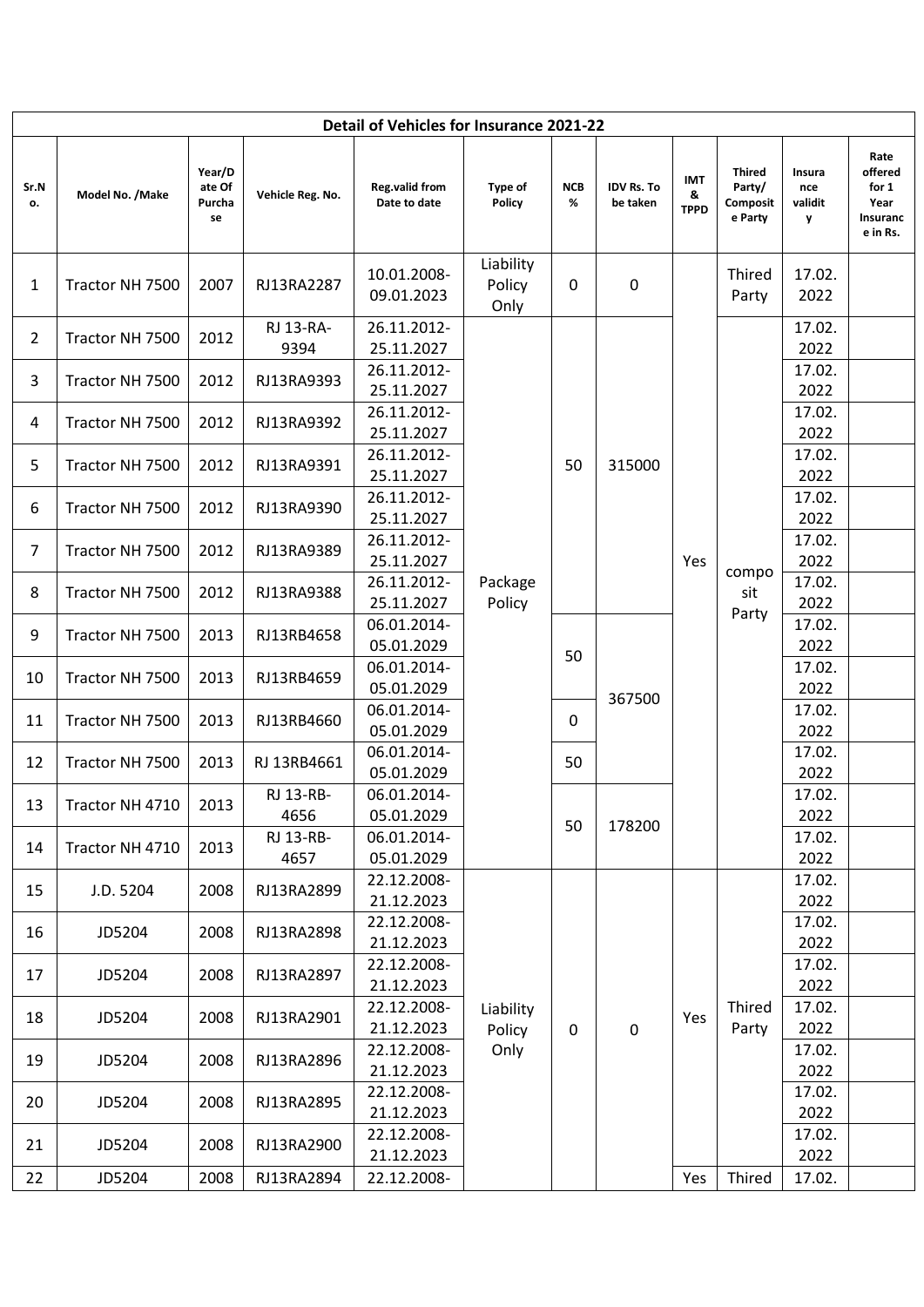|    |                            |      |                    | 21.12.2023                |                     |             |                  |     | Party           | 2022           |  |
|----|----------------------------|------|--------------------|---------------------------|---------------------|-------------|------------------|-----|-----------------|----------------|--|
|    |                            |      | RJ13RA2893         | 22.12.2008-               |                     |             |                  |     |                 | 17.02.         |  |
| 23 | JD5204                     | 2008 |                    | 21.12.2023                |                     |             |                  |     |                 | 2022           |  |
|    | M&M DI 605                 |      |                    | 12.11.2007-               | Liability           |             |                  |     | Thired          | 17.02.         |  |
| 24 | <b>DOZER</b>               | 2009 | RJ13RA3374         | 10.12.2022                | Policy              | 0           | 0                | Yes | Party           | 2022           |  |
|    |                            |      |                    |                           | Only                |             |                  |     |                 |                |  |
| 25 | M&M DI 555                 | 2007 | <b>UP40 F 2902</b> | 04.12.2007-<br>03.12.2022 |                     |             |                  |     |                 | 17.02.<br>2022 |  |
|    |                            |      |                    | 12.11.2007-               |                     |             |                  |     |                 | 17.02.         |  |
| 26 | M&M DI 555                 | 2007 | RJ13RA2251         | 10.12.2022                |                     |             |                  |     |                 | 2022           |  |
|    |                            |      |                    | 11.12.2007-               |                     |             |                  |     |                 | 17.02.         |  |
| 27 | M&M DI 555                 | 2007 | RJ13RA2249         | 10.12.2022                | Liability           |             |                  |     | Thired          | 2022           |  |
| 28 | <b>M&amp;M DI 555</b>      | 2007 | RJ13RA2248         | 11.12.2007-               | Policy<br>Only      | $\mathbf 0$ | 0                | Yes | Party           | 17.02.         |  |
|    |                            |      |                    | 10.12.2022                |                     |             |                  |     |                 | 2022           |  |
| 29 | M&M DI 555                 | 2007 | RJ13RA2247         | 11.12.2007-               |                     |             |                  |     |                 | 17.02.         |  |
|    |                            |      |                    | 10.12.2022                |                     |             |                  |     |                 | 2022           |  |
| 30 | <b>M&amp;M DI 555</b>      | 2007 | RJ13RA2246         | 11.12.2007-               |                     |             |                  |     |                 | 17.02.         |  |
|    | POWER TRAC                 |      |                    | 10.12.2022                |                     |             |                  |     |                 | 2022<br>17.02. |  |
| 31 | 455                        | 2005 | RJ13RA1158         | 16.06.2006-<br>15.06.2021 |                     |             |                  |     |                 | 2022           |  |
|    | <b>POWER TRAC</b>          |      |                    | 16.06.2006-               | Liability           | 0           | $\boldsymbol{0}$ | Yes | Thired<br>Party | 17.02.         |  |
| 32 | 455                        | 2005 | RJ13RA1162         | 15.06.2021                | Policy              |             |                  |     |                 | 2022           |  |
|    | POWER TRAC                 |      |                    | 14.06.2006-               | Only                |             |                  |     |                 | 17.02.         |  |
| 33 | 455                        | 2005 | UP40E2819          | 13.06.2021                |                     |             |                  |     |                 | 2022           |  |
|    |                            |      |                    |                           | Liability           |             |                  |     | Liabilit        |                |  |
| 34 | BOLERO 2523CC              | 2009 | RJ13 UA1282        | 17.04.2009-               | Policy              | 0           | 0                | Yes | у               | 17.02.         |  |
|    |                            |      |                    | 19.04.2024                | Only                |             |                  |     | Policy          | 2022           |  |
|    | <b>TRUCK TATA</b>          |      |                    | 01.01.2012-               |                     |             |                  |     | Only            | 17.02.         |  |
| 35 | <b>SFC 709EX</b>           | 2012 | RJ13GA8576         | 31.05.2027                | Package             | 50          | 225000           |     | compo           | 2022           |  |
|    | <b>TRUCK TATA</b>          |      |                    | 01.01.2012-               | Policy              |             | Yes              | sit | 17.02.          |                |  |
| 36 | <b>SFC 709EX</b>           | 2012 | RJ13GA8577         | 31.05.2019                |                     | 35          | 225000           |     | Party           | 2022           |  |
|    | <b>KARTAR</b>              |      |                    | 14.07.2006-               |                     |             |                  |     |                 | 17.02.         |  |
| 37 | COMBINE 4400               | 2006 | N/A                | 13.07.2021                |                     |             |                  |     |                 | 2022           |  |
|    | <b>NEW HOLLAND</b>         |      |                    |                           | Liability<br>Policy | $\mathbf 0$ | $\mathbf 0$      | Yes | Thired          | 17.02.         |  |
| 38 | 7500                       | 2007 | KA36TA6296         | N/A                       | Only                |             |                  |     | Party           | 2022           |  |
| 39 | <b>NEW HOLLAND</b>         | 2007 | KA36TA6297         | N/A                       |                     |             |                  |     |                 | 17.02.         |  |
|    | 7500                       |      |                    |                           |                     |             |                  |     |                 | 2022           |  |
| 40 | <b>NEW HOLLAND</b>         | 2015 | RJ13RC1832         | 26.02.2016-               |                     |             | 270000           |     |                 | 17.02.         |  |
|    | 4010                       |      |                    | 25.02.2031                |                     |             |                  |     |                 | 2022           |  |
| 41 | <b>NEW HOLLAND</b><br>4510 | 2016 | RJ13RC4220         | 14.03.2017-<br>13.03.2032 |                     |             |                  |     |                 | 17.02.<br>2022 |  |
|    | <b>NEW HOLLAND</b>         |      |                    | 14.03.2017-               | Package             |             |                  |     | compo           | 17.02.         |  |
| 42 | 4510                       | 2016 | RJ13RC4218         | 13.03.2032                | Policy              | 45          |                  |     | sit             | 2022           |  |
|    | <b>NEW HOLLAND</b>         |      |                    | 14.03.2017-               |                     |             | 346500           | Yes | Party           | 17.02.         |  |
| 43 | 4510                       | 2016 | RJ13RC4216         | 13.03.2032                |                     |             |                  |     |                 | 2022           |  |
| 44 | <b>NEW HOLLAND</b>         | 2016 | RJ13RC4215         | 14.03.2017-               |                     |             |                  |     |                 | 17.02.         |  |
|    | 4510                       |      |                    | 13.03.2032                |                     |             |                  |     |                 | 2022           |  |
| 45 | <b>NEW HOLLAND</b>         | 2012 | <b>KA-36 TB-</b>   | N/A                       | Liability           | $\mathbf 0$ | $\mathbf 0$      |     | Thired          | 17.02.         |  |
|    |                            |      | 9102               |                           | Policy              |             |                  |     | Party           | 2022           |  |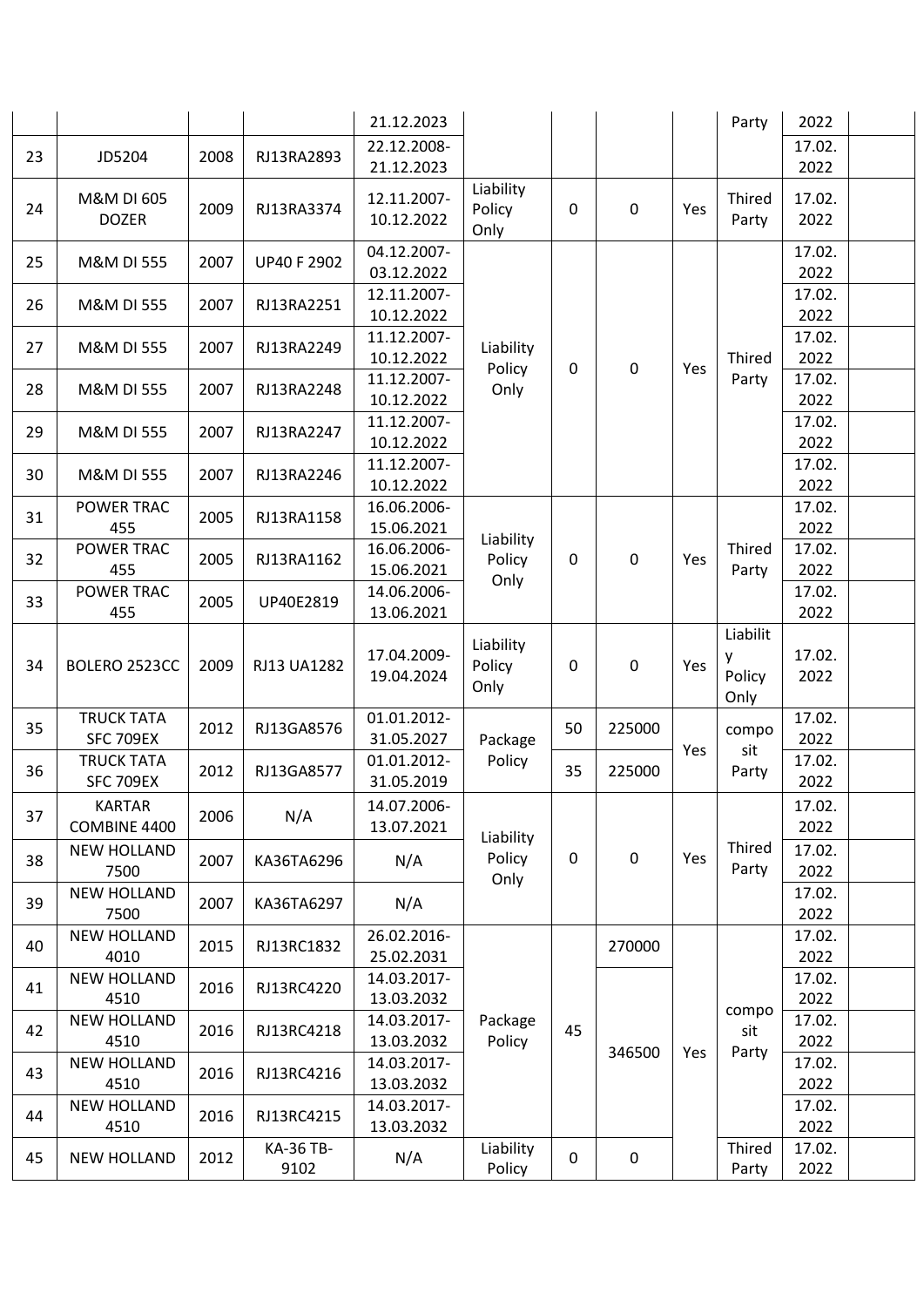|    |                           |      |                   |                           | Only                        |                  |             |                                                                                                                                                                               |                       |                |  |
|----|---------------------------|------|-------------------|---------------------------|-----------------------------|------------------|-------------|-------------------------------------------------------------------------------------------------------------------------------------------------------------------------------|-----------------------|----------------|--|
| 46 | <b>JD COMBINE</b><br>W70  | 2018 | <b>APPLIED</b>    |                           |                             |                  | 143100<br>0 |                                                                                                                                                                               |                       | 17.02.<br>2022 |  |
| 47 | JD 5310<br><b>TRACTOR</b> | 2018 | RJ13RD2410        | N/A                       | Package<br>Policy           | 25               |             | Yes                                                                                                                                                                           | compo<br>sit          | 17.02.<br>2022 |  |
| 48 | JD 5310<br><b>TRACTOR</b> | 2018 | RJ13RD2409        |                           |                             |                  | 57000       |                                                                                                                                                                               | Party                 | 17.02.<br>2022 |  |
| 49 | JD 5310<br><b>TRACTOR</b> | 2018 | RJ13RD2406        |                           |                             |                  |             |                                                                                                                                                                               |                       | 17.02.<br>2022 |  |
| 50 | JD 5310<br><b>TRACTOR</b> | 2018 | RJ13RD2407        | N/A                       | Package                     | 25               | 570000      | Yes                                                                                                                                                                           | compo<br>sit          | 17.02.<br>2022 |  |
| 51 | JD 5310<br><b>TRACTOR</b> | 2018 | RJ13RD2408        |                           | Policy                      |                  |             |                                                                                                                                                                               | Party                 | 17.02.<br>2022 |  |
| 52 | JD 5310<br><b>TRACTOR</b> | 2018 | RJ13RD2540        |                           |                             |                  |             |                                                                                                                                                                               |                       | 17.02.<br>2022 |  |
| 53 | <b>Bolero LX</b>          | 2009 | MP04CF9766        | 12.03.2009-<br>11.03.2024 | Liability<br>Policy<br>Only | $\mathbf 0$      | $\pmb{0}$   | Thired<br>Party<br>Thired<br>Party<br>Thired<br>Party<br>Thired<br>Party<br>compo<br>sit<br>Party<br>compo<br>sit<br>Party<br>Yes<br>compo<br>sit<br>Party<br>Thired<br>Party |                       | 17.02.<br>2022 |  |
| 54 | Jeep                      | 2002 | RJ-13 C7860       | N/A                       | Liability<br>Policy<br>Only |                  |             |                                                                                                                                                                               |                       | 23.08.<br>2022 |  |
| 55 | Farm Trac<br>Tractor      | 2015 | $RJ-13$<br>RC1387 | N/A                       | Liability<br>Policy<br>Only |                  |             |                                                                                                                                                                               |                       | 11.11.<br>2022 |  |
| 56 | Farm Trac<br>Tractor      | 2017 | $RJ-13$<br>RC4214 | N/A                       | Liability<br>Policy<br>Only |                  |             |                                                                                                                                                                               |                       | 11.11.<br>2022 |  |
| 57 | JCB AXE130                | 2012 | RJ-13EA0353       | N/A                       | Package<br>Policy           | 35               | 500500      |                                                                                                                                                                               |                       | 22.08.<br>2022 |  |
| 58 | <b>Preet Combine</b>      | 2013 | RJ-13EA0446       | N/A                       | Package<br>Policy           | 50               | 497000      |                                                                                                                                                                               | 23.08.<br>2022        |                |  |
| 59 | Motor Cycle               | 2015 | RJ-13 ST6864      | N/A                       | Package<br>Policy           |                  | 20250       |                                                                                                                                                                               |                       | 23.08.<br>2022 |  |
| 60 | Motor Cycle               | 2008 | $RJ-13$<br>SD1016 | N/A                       |                             |                  |             |                                                                                                                                                                               |                       | 11.06.<br>2022 |  |
| 61 | Motor Cycle               | 2010 | RJ-13 SE6053      | N/A                       | Liability<br>Policy         | $\boldsymbol{0}$ | $\pmb{0}$   |                                                                                                                                                                               | Thired<br>Party       | 11.06.<br>2022 |  |
| 62 | Motor Cycle               | 2010 | RJ-13 SC1286      | N/A                       | Only                        |                  |             |                                                                                                                                                                               | Thired<br>Party       | 11.06.<br>2022 |  |
| 63 | <b>JCB 3DXL</b>           | 2020 | $RJ-13$<br>EA1148 | N/A                       | Package<br>Policy           | 20               | 212000<br>0 |                                                                                                                                                                               | compo<br>sit<br>Party | 23.08.<br>2022 |  |
| 64 | <b>Preet Combine</b>      | 2013 | RJ-13EA<br>0442   | N/A                       | Package<br>Policy           | 50               | 497000      |                                                                                                                                                                               | compo<br>sit<br>Party | 23.08.<br>2022 |  |
| 65 | JD5310                    | 2019 | RJ-13RD<br>5946   | N/A                       | Package<br>Policy           | 25               | 533925      |                                                                                                                                                                               | compo<br>sit<br>Party | 23.08.<br>2022 |  |